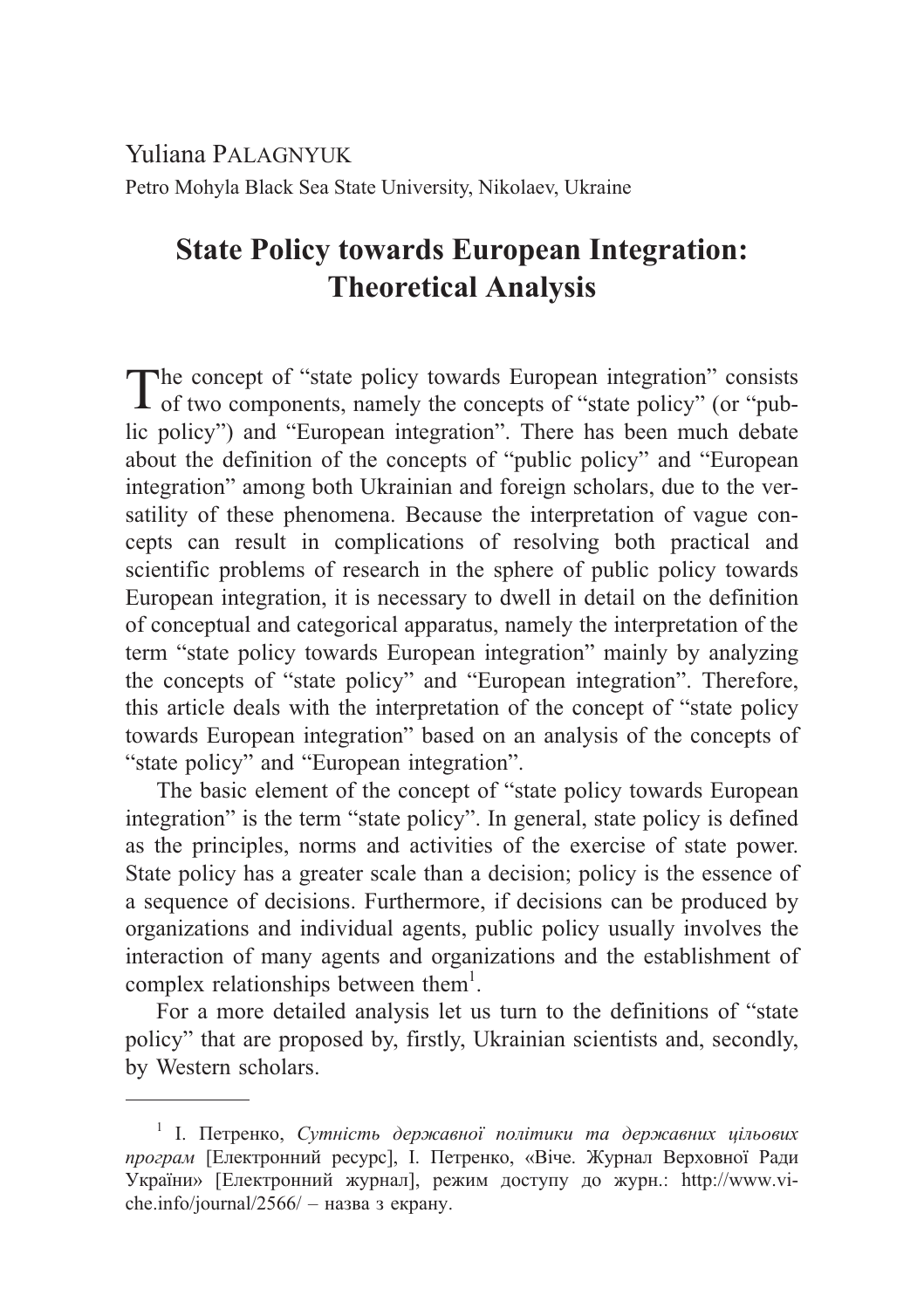I. Kresina, A. Matvienko, N. Onishchenko, E. Pereguda, O. Skrypnyuk and other researchers characterized state policy as a "system of purposeful measures that aim to solve certain social problems, to satisfy public interest, to ensure the stability of the constitutional, economic and legal system of the country ... the specifics of which is that it is implemented by those state structures that have the authority in the state's monopoly on legitimate coercion"<sup>2</sup> in the collective monograph *Politics*. Law and Government in the Context of Transformational Processes in **Ukraine** 

I. Rozputenko in the *Encyclopedic Dictionary of Public Administration* defines state policy as the actions of the state authorities' system in accordance with defined goals, directions, and principles for solving problems in a particular area of social activity<sup>3</sup>. A. Kucherenko defines state policy as the priorities of a state's governance that fix the strategic directions of economic, social, defense, national, humanitarian, environmental and other internal and also external policies<sup>4</sup> in his dissertational research piece, State Policy: Theoretical and Methodological Principles of Research of its Formation and Implementation.

V. Tertychka describes state policy as the relatively stable, organized and purposeful activity/inactivity of state institutions, carried out by them directly or indirectly on a certain problem or set of problems that affect society's life. Moreover, the researcher notes that this definition of state policy stipulates that it is based on law and must be legitimate. Therefore, state policy does not arise solely of its own volition and the personal desires of those who currently hold power. On the contrary, to ensure that this direction of a state's activity has a systemic and coherent nature, it is necessary from the outset to have a certain set of principles and rules that indicate the type of political regime; the way in which

<sup>&</sup>lt;sup>2</sup> І. О. Кресіна, Політика, право і влада в контексті трансформаційних процесів в Україні, [монографія], [за ред. І. О. Кресіної], І. О. Кресіна, А. С. Матвієнко, Н. М. Оніщенко, Є. В. Перегуда, О. В. Скрипнюк та ін., Ін-т держави і права ім. В. М. Корецького НАН України, К. 2006, с. 35.

<sup>&</sup>lt;sup>3</sup> Енциклопедичний словник з державного управління [Текст], довідк. вид., Нац. акад. держ. упр. При Президентові України, уклад.: Ю. П. Сурмін, В. Д. Бакуменко, А. М. Михненко [та ін.], за ред. Ю. В. Ковбасюка, В. П. Трощіцького, Ю. П. Сурміна, НАДУ, К. 2010, с. 819.

<sup>&</sup>lt;sup>4</sup> О. О. Кучеренко, Державна політика: теоретико-методологічні засади дослідження процесу формування та здійснення, автореф. дис.... канд. наук з держ. упр., 25.00.01, Кучеренко Олександр Олександрович, К. 2001, с. 20.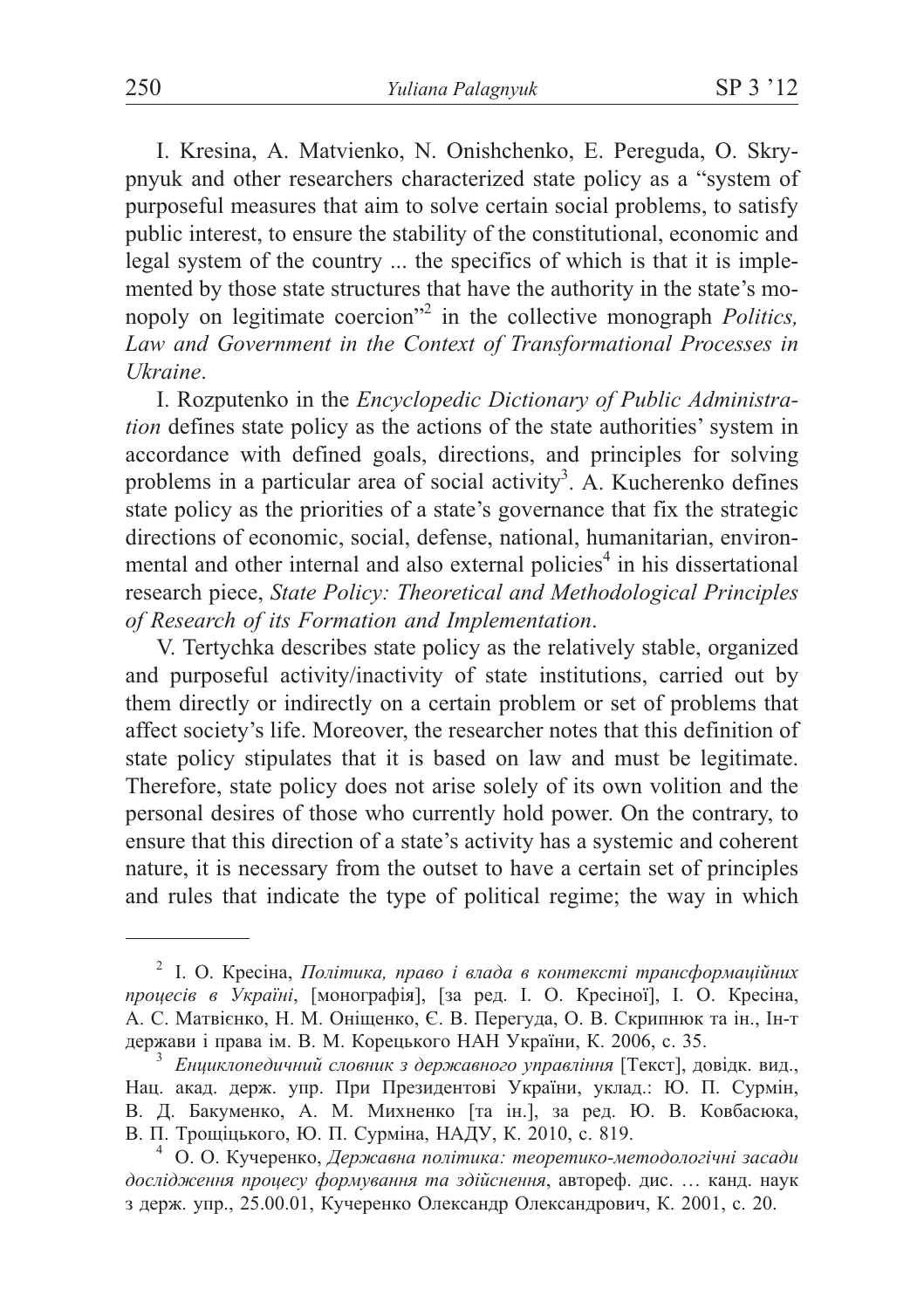governmental powers are organized; the main political institutions, whose presence ensures the normal development of the state mechanism; the basic values and objectives that must be implemented during state and social development. The researcher emphasizes that these rules should be established on the legislative level to ensure that there are no ambiguous political interpretations of how, and on what grounds, a policy should be implemented<sup>5</sup>.

O. Demyanchuk notes that the term "state policy" usually signifies the government's intentions to take certain general measures to resolve certain significant state tasks, i.e., to implement the state's power<sup>6</sup>. However, regardless of the terminology, the purpose of state policy should be to satisfy the interests of society as a whole, both of specific social groups and individuals, solving prior and future problems, ensuring the development of the component parts of social activity (economic, political, social, etc.) and the development of the nation as a whole. Therefore, public policy is a "program of action aimed at solving a certain problem or set of problems, at achieving the goal, which was set".

The definition of "state policy", provided by I. Petrenko, is "activities of state governance bodies in the sphere of leadership and management of the society based on common goals, principles and methods, which include the development, legislative confirmation and implementation of state targeted programs in different spheres of social life in order to solve urgent problems or needs of society"<sup>8</sup>. An important place in the state policy belongs to structuring the interests of different groups and finding a compromise between them, because the final decision must achieve the maximum public well-being. Thus, the essence of state policy lies precisely in the fact that the latter is the activity of state governance bodies to achieve certain goals and to solve social problems.

 $5$  В. Тертичка, Державна політика: аналіз її здійснення в Україні [Текст], В. Тертичка, Вид-во ім. Соломії Павличко «Основи», К. 2002, с. 82-83.

 $6$  О. П. Дем'янчук, «Державна політика» та «публічна політика»: варіант перехідного періоду [Електронний ресурс], О. П. Дем'янчук, «Наукові записки» [Текст], Національний університет «Києво-Могилянська академія», К. 2000, Т. 18: Політичні науки, с. 31.

Ibidem, c. 32.

<sup>&</sup>lt;sup>8</sup> І. Петренко, Сутність державної політики та державних цільових програм [Електронний ресурс], I. Петренко, «Віче. Журнал Верховної Ради України» [Електронний журнал], режим доступу до журн.: http://www.viche.info/journal/2566/ - назва з екрану.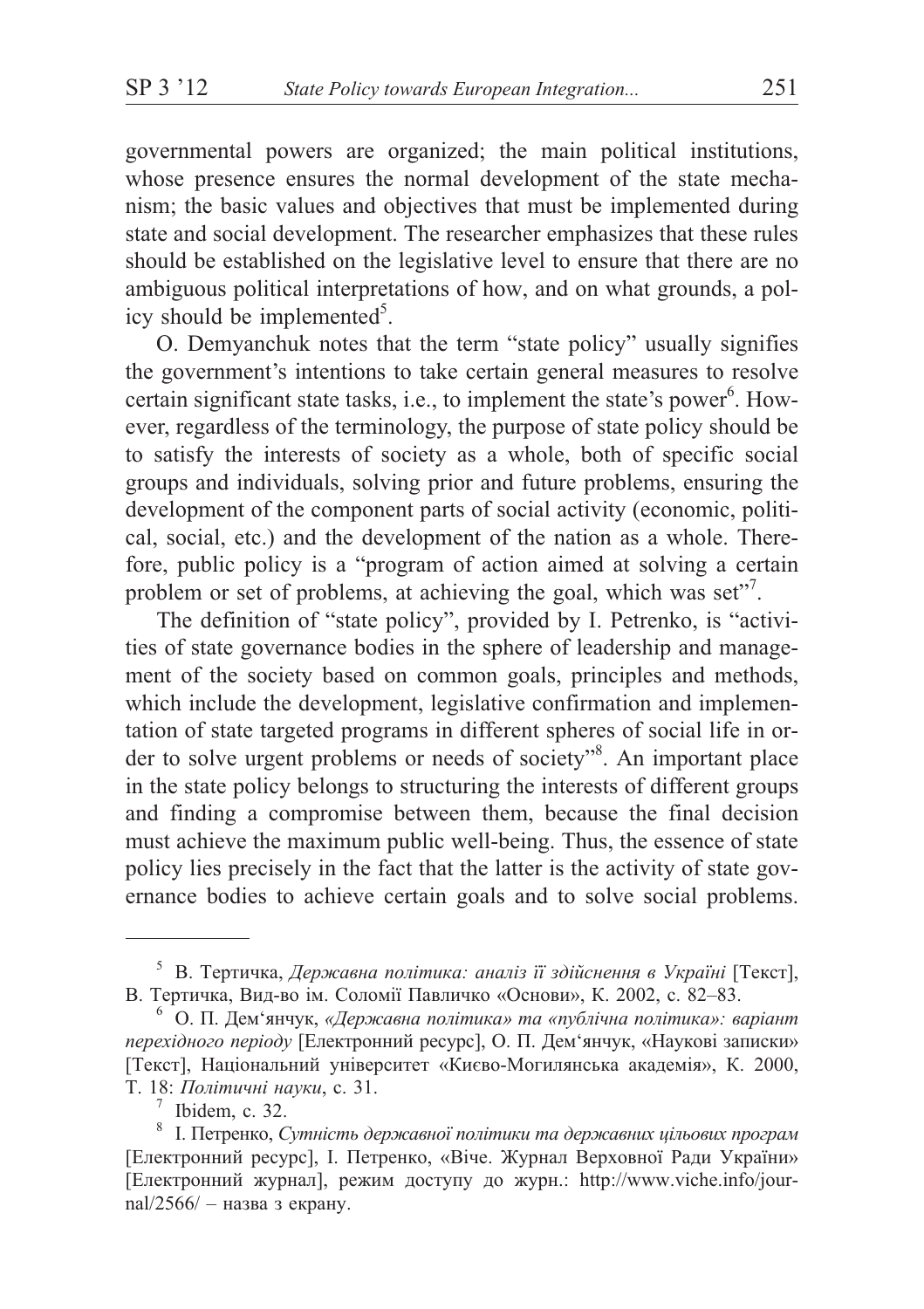State policy does not always extend to the whole society; it often regulates only a certain area that stipulates its impact on certain social groups. Thus, concludes the scientist, state policy is called "state" primarily because of its origin<sup>9</sup>.

According to A. Merzlyak and T. Kravchenko, public policy is a set of authorized actions and strategically focused objectives and principles of state governance bodies which is a reaction to real life needs or problems; they identify ways of achieving set goals in the process of managing social development taking into account the interests of all categories of society which are consistent with national interests. State policy in this formulation, according to the researchers, represents a means of the harmonization and political integration of society, the final successful result of which is the improvement of the quality of life of citizens and guarantees of social stability<sup>10</sup>. V. Kupriy characterizes state policy as a continuous cyclical process, consisting of a set of consecutive actions, the interaction of elements of institutions with certain functions, and means that are aimed at achieving a certain result<sup>11</sup>.

Not accidentally the above-mentioned researchers, including V. Tertychka<sup>12</sup>, stress that state policy does not always entail action, but also refraining from action. O. Kiliyevych and V. Tertychka both provide a similar determination of state policy, which is a course of action (or abstention from action) exercised by state governance bodies to solve a certain social problem or set of interrelated problems<sup>13</sup>. The leading Western researcher of state policy, J. Anderson, also briefly characterizes state policy as "what governments choose to do or not do"<sup>14</sup>. A more

<sup>&</sup>lt;sup>9</sup> Ibidem.<br><sup>10</sup> A. В. Мерзляк, *Державна політика у сфері управління соціальними ризиками: сутність, формування та реалізація* [Електронний ресурс], А. В. Мерзляк, Т. В. Кравченко, Наук.-виробн. журнал «Держава та регіони». Серія «Державне управління» [Електронний журнал] 2011, № 1, режим доступу: http://www.nbuv.gov.ua/portal/Soc\_Gum/Dtr\_du/2010\_4/files/DU410\_40.pdf, назва з екрану.<br><sup>11</sup> В. Купрій, *Процес творення державної політики як об'єкт наукових* 

*досліджень*, В. Купрій, «Політичний менеджмент» 2007, № 5, с. 15–32. <sup>12</sup> В. Тертичка, *Державна політика: аналіз її здійснення в Україні* [Текст],

В. Тертичка, Вид-во ім. Соломії Павличко «Основи», К. 2002, с. 82. <sup>13</sup> *Державна політика: аналіз та механізми її впровадження*, метод. рек.,

уклад. О. І. Кілієвич, В. В. Тертичка, НАДУ, К. 2009, с. 62. <sup>14</sup> J. E. Anderson, *Public Policymaking: An Introduction*, J. E. Anderson, 7<sup>th</sup> ed.,

Wadsworth, Boston 2011, p. 3.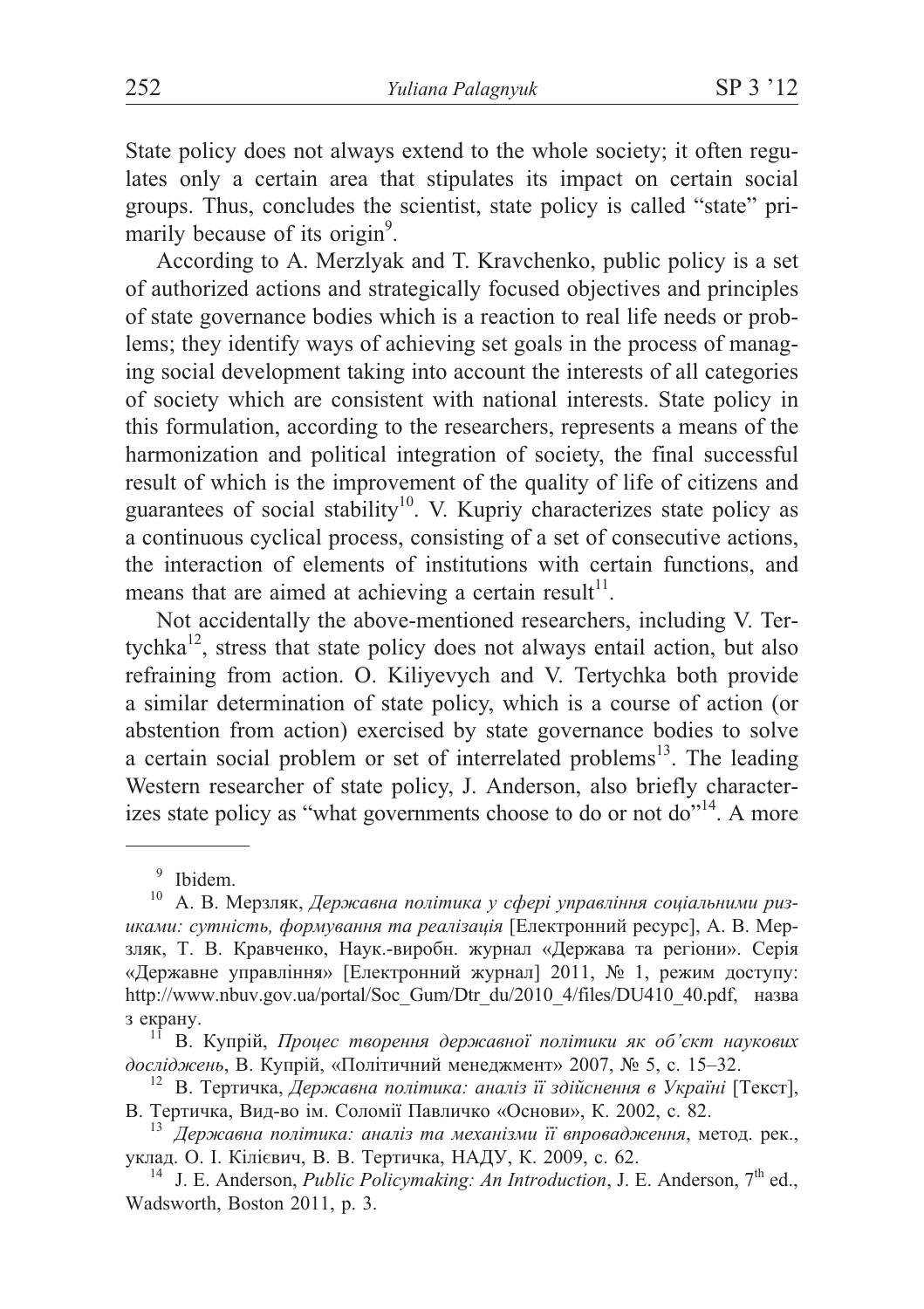detailed definition of state policy given by this researcher is that state policy is a sufficiently stable, purposeful course of action or inaction, to which the leader or group of actors adhere in solving a problem or set of problems $^{15}$ .

A similar definition of state policy is provided by other Western researchers, M. Kraft and S. Furlong. In their opinion, state policy is what state officials in government, and in a broader sense – the citizens they represent, choose to do or not to do about the problems of citizens<sup>16</sup>. Or, providing a more generalized definition of state policy, researchers point out that state policy is a course of action or inaction of a government in response to citizens' problems. According to M. Kraft and S. Furlong, this definition of state policy is associated with the formally approved goals and means of a policy, as well as with the regulations and practices of the agencies which implement the programs. If we consider state policy from this angle, then the emphasis is actually placed on the behavior of those agencies and government officials who implement policy, not only on formal statements of public policy objectives and the means of its implementation that are defined in laws and other means of a state policy's expression<sup>17</sup>. In other words a policy may consist of a list of what is not being done, and not only what should be done<sup>18</sup>,

The Canadian researcher L. Pal also defines state policy as a direction of action, or abstinence from it, chosen by state authorities in order to deal with a particular problem or with a set of mutually related problems<sup>19</sup>. According to L. Pal, public policy is one of the "initial products" of the policy making process and usually it is related to, but also different from, legislation, programs, official speeches, and decisions<sup>20</sup>. He notes that legislative power is currently not the only source of state pol-

<sup>&</sup>lt;sup>15</sup> Ibidem.<br><sup>16</sup> M. E. Kraft, *Public Policy*, in: *Politics, Analysis, and Alternatives*, M. E. Kraft, S. R. Furlong, 3<sup>rd</sup> ed., CQ Press, Washington 2009, p. 5.

<sup>&</sup>lt;sup>17</sup> Ibidem, p. 6.<br><sup>18</sup> Б. Гогвуд, *Аналіз політики для реального світу*, Б. Гогвуд, Л. Ган, пер. з англ. А. Олійник, наук. ред. В. Тертичка, Вид-во Соломії Павличко «Основи», К. 2004, С. 37; Л. А. Пал, *Аналіз державної політики* [Текст], Л. А. Пал, пер. з англ. І. Дзюби, Основи, К. 1999, с. 27–28.<br><sup>19</sup> Л. А. Пал, *Аналіз державної політики* [Текст], Л. А. Пал, пер. з англ.

І. Дзюби, Основи, К. 1999, с. 22.<br><sup>20</sup> *Розробка державної політики. Аналітичні записки*, уклад. О. І. Кілієвич,

В. Є. Романов, Вид-во «К.I.С.», К. 2002, с. 251.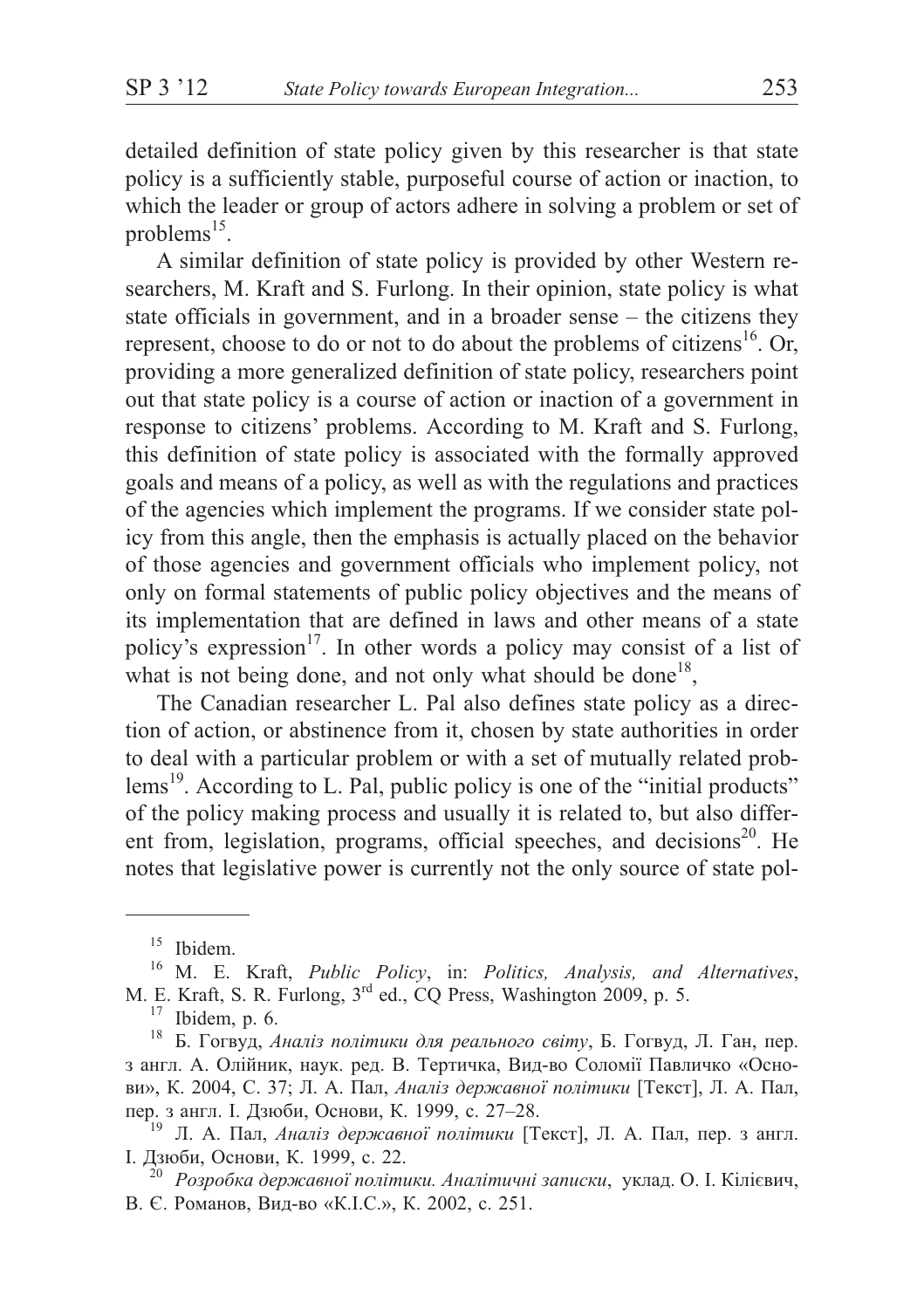icy and, although almost every policy can be linked to a specific legislative act, the true meaning of politics is often defined by the agency with delegated authority $^{21}$ .

B. Hogwood and L. Gunn point out that state policy needs to be distinguished from the daily decisions made by state authorities<sup>22</sup>. Instead, M. Howlett, M. Ramesh and A. Perl define state policy as complex forms of power relationships, problems and types of state organization in specific subsystems of society<sup>23</sup>. Note that according to tradition state policy in Western states is produced by selected officials – ministers. Appointed officials are responsible for and assist in developing state policy (assessment of options, consequences of choosing one or another variant), implementation of state policy (provision of programs), and policy evaluation $24$ .

It also should be noted that in Ukraine the concept of "state policy" in the 1990s acquired a new meaning under the influence of English-language scientific and informational sources, so often it can be found in the form of the phrase "public policy". Some researchers believe that the concepts of "state policy" and "public policy" are different, emphasizing the more democratic nature of the concept of "public policy".

In contrast to the English language in Ukrainian, as in other Slavic languages, only one term "politics" ("polityka") exists, which is used both to denote the struggle for power and to determine the "sphere of interaction between different social groups and individuals when they realize their interests (political life, political activities, and political affairs"<sup>25</sup> (English equivalent of "politics"), and its implementation on dif-

Л. А. Пал, *Аналіз державної політики* [Текст], Л. А. Пал; пер. з англ. І. Дзюби, Основи, К. 1999, с. 23.<br><sup>22</sup> Б. Гогвуд, *Аналіз політики для реального світу*, Б. Гогвуд, Л. Ган, пер.

з англ. А. Олійник, наук. ред. В. Тертичка, Вид-во Соломії Павличко «Ос-

нови», К. 2004, с. 34–35, 39.<br><sup>23</sup> М. Говлет, *Дослідження державної політики: цикли та підсистеми політики*<br>[Текст], М. Говлет, М. Рамеш [пер. з англ. О. Рябова], Кальварія, Л. 2004, с. 264.

<sup>&</sup>lt;sup>24</sup> Розробка державної політики. Аналітичні записки, уклад. О. І. Кілієвич, В. Є. Романов, Вид-во «К.І.С.», К. 2002, с. 251.

<sup>&</sup>lt;sup>25</sup> Е. Янг, Як написати дієвий аналітичний документ у галузі державної політики: Практичний посібник для радників з державної політики у Цен*тральній і Східній Європі*, Е. Янґ, Л. Куінн; пер. з англ. С. Соколик; наук. ред. пер. О. Кілієвич, К.І.С., К. 2003, с. VI.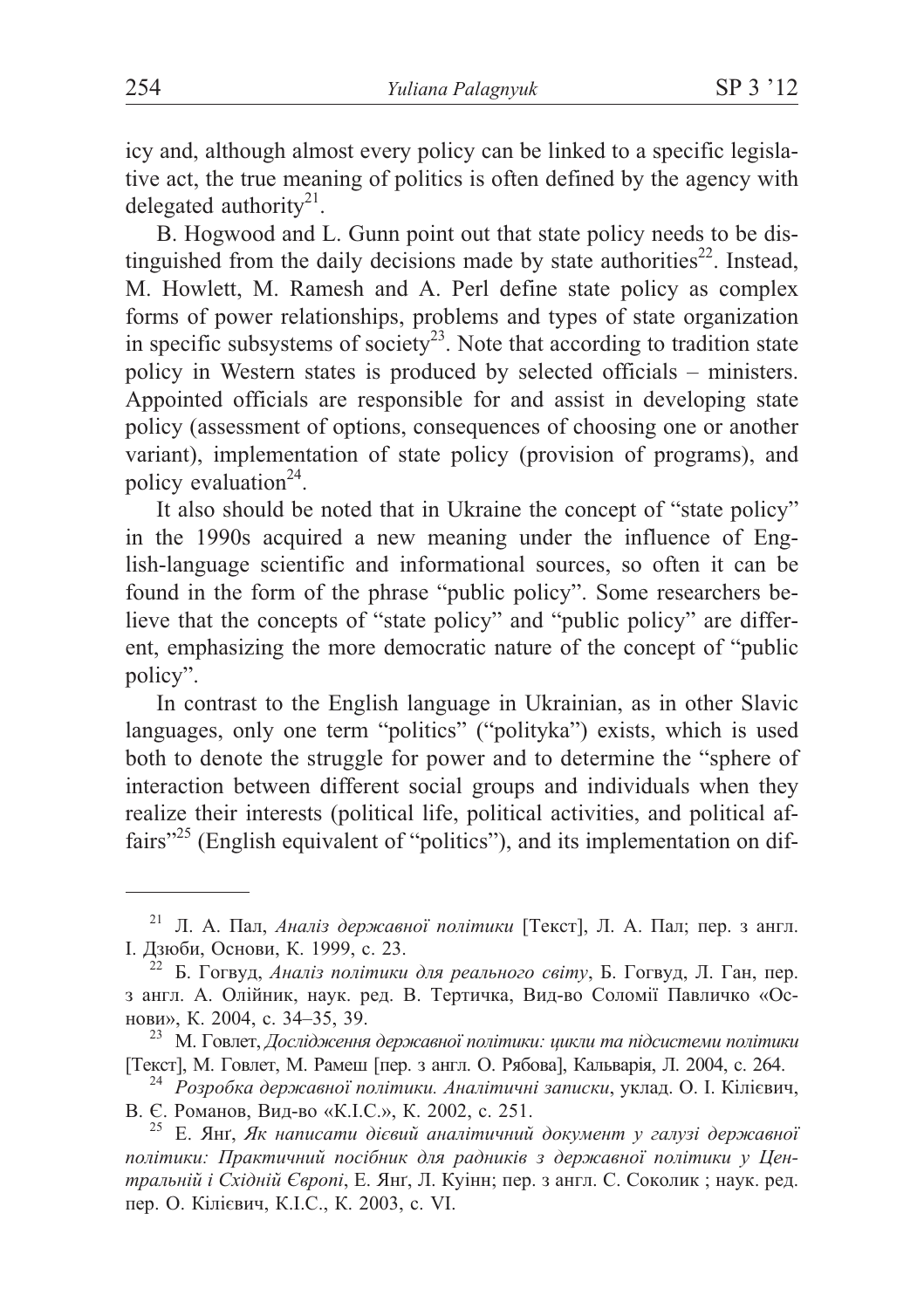ferent social and administrative levels or a "course of action"<sup>26</sup> ("public policy" or "state policy"). Note that this is a clear distinction of meanings formed in the English language only in the last few decades, due to the development of social science terminology.

V. Tertychka can be considered one of the first Ukrainian scientists who studied the concept and nature of public policy. This researcher believes that by the context and content features for the concept of "public" policy" the definition of "state policy" is the most appropriate<sup>27</sup>. O. Kiliyevych and V. Tertychka, giving the definition of state policy as a plan, a course of action or a direction of action that is accepted and to which the government, leader, political party and other actors adhere, note that in that sense the term "politics" is used when we talk about "state policy" and its directions – internal, external, economic, social. Therefore, this term and its definition must be distinguished from the term "politics" and its meaning<sup>28</sup>.

S. Teleshun believes that public policy is primarily a legitimate way of forming strategic political and economic decisions and the public acceptance of politics as a means of public policy implementation. A peculiarity of public policy is that both the state and civil society are forced to appeal to citizens, demanding acceptance and public support for the chosen set of decisions and actions. After all, policy is implemented through society via state institutions of public power. So, trying to achieve the effect of a mobilization of society, the state uses modern methods in forming public opinion. At the same time, public policy, regulated by democratic procedures, legitimates public opinion, creates a counterpart represented by the public which is ready for dialogue. Because of such dialogue the legitimization of power takes place<sup>29</sup>.

According to O. Demyanchuk, these two notions of "policies" are closely related, because the political struggle between parties or individual politicians is, or should be, a competition of "public policies" (in di-

<sup>&</sup>lt;sup>26</sup> Ibidem.

В. Тертичка, Державна політика: аналіз її здійснення в Україні [Текст], В. Тертичка, Вид-во ім. Соломії Павличко «Основи», К. 2002, с. 4.

<sup>&</sup>lt;sup>28</sup> Державна політика: аналіз та механізми її впровадження, метод. рек., уклад. О. І. Кілієвич, В. В. Тертичка, НАДУ, К. 2009, с. 75.

<sup>&</sup>lt;sup>29</sup> С. Телешун, Ефективне управління і публічна політика як напрям реалізації політичної влади в умовах кризи, С. Телешун, «Політичний менеджмент» [Текст] 2009, № 2, с. 35–45.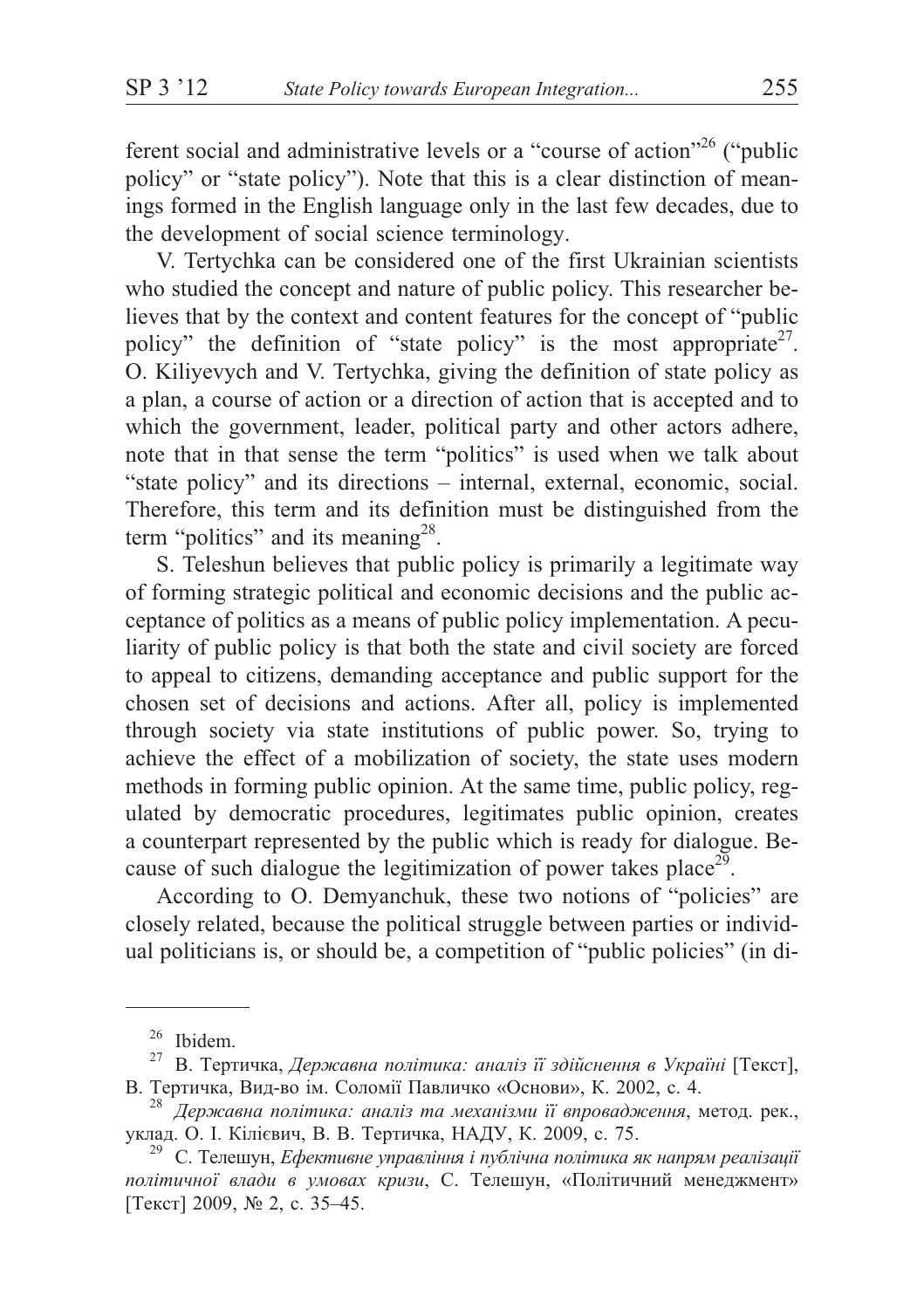rect translation from English language), i.e. schemes for the further development of society and the nation. The winner in this race gets the right to implement its version of public policy. In contrast to the state (government policy), which expresses the orientation of the political leadership of the state, public policy expresses the interests of the nation or its specific sectors or regions and, thus, the support of all actors of this policy is needed for its success. The implementation of policy is a multidimensional process directed both vertically (top to bottom and bottom-up) and horizontally (between different actors, sectors of society and economy). So, under democracy, when the level of development of civil society is sufficiently high, the state authorities devolve part of their powers to local government bodies, and in this case it certainly makes sense to speak of "public authority" as a combination of state power and civil self-governance. In this context, "public policy" is a broader concept as it covers not only state policy, but also policies that are carried out or may be carried out by non-governmental organizations, associations of state and public bodies or even private institutions and agencies. Questions of the formalization and implementation of policy in a democratic state appear most relevant in regard of how the state creates the conditions for the formation and development of a civil society<sup>30</sup>. However, "in post-communist countries we still cannot talk about a developed civil society, so public policy is in fact equivalent to the policy of the state"<sup>31</sup>.

V. Nikitin reaches similar conclusions to O. Demyanchuk. He views public policy as something established for the Western democracies' technology that enhances the legitimacy of the process of preparing and making managerial decisions. The scholar concludes that in Ukraine only one link of the democratic cycle is formed – political institutions that support the transfer of power – the Constitution, elections, political parties. However, other important components of a democratic system, namely the institutions of indirect (daily) democracy that are designed to ensure public checks on government and to provide ongoing interaction

О. П. Дем'янчук, «Державна політика» та «публічна політика»: варіант перехідного періоду [Електронний ресурс], О. П. Дем'янчук, «Наукові записки» [Текст], Національний університет «Києво-Могилянська академія», К. 2000, Т. 18: Політичні науки, с. 31-34.

 $31$  Ibidem, c. 32.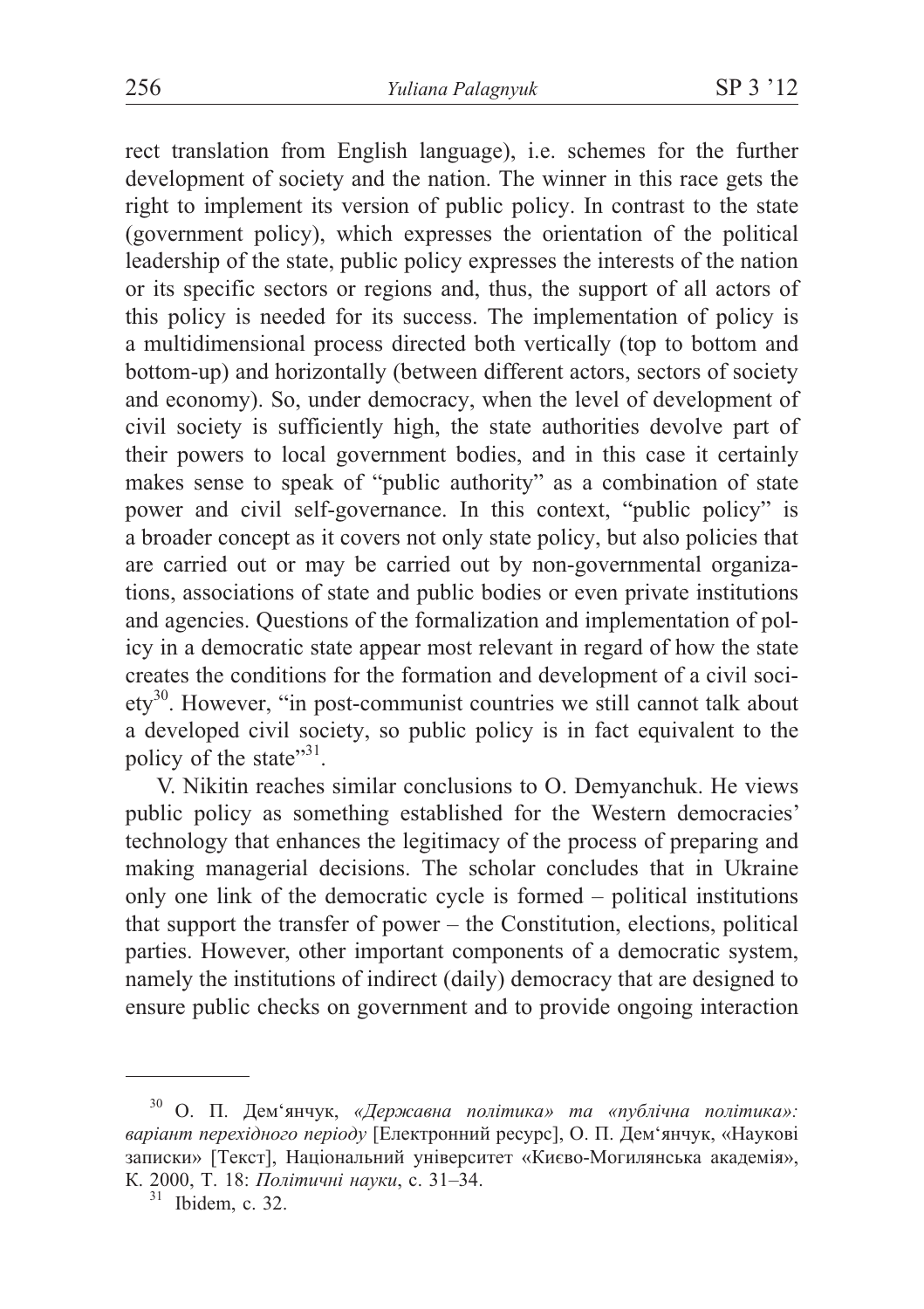between state and citizens, have not been created<sup>32</sup>. In response to that I. Hladunyak emphasizes the interpretation of the Constitution as a source of state policy in a modern democratic society. In such circumstances, the Constitution arises not only as one of the possible factors of influence on state policy, but as its fundamental basis and decisive factor, without which the basis for democracy disappears. Indeed, the values that the state has to provide are laid at the level of the Constitution<sup>33</sup>.

Let us turn to the investigation of the definition of European integration. European integration is the strategic direction of Ukraine. So, there is a need to stop in detail on the definition of the concept of "European integration" for the public administration, based on an interdisciplinary analysis of different types of integrations and the definition of this concept in the social sciences. In this study, the author relies primarily on domestic and foreign encyclopedias, dictionaries, directories of public administration, political science, economics and other sciences.

Integration is considered to be a higher stage of regionalization based on territorial contiguity of states between which various social links arise and actively develop. According to the economic dictionary, the concept of "integration" is an association of economic subjects, the development of links between them and their cooperation<sup>34</sup>. The *Dictionary of Public Administration* interprets the term "integration" as a process of achieving unity of effort of all the organization's subsystems (units) for the effective performance of its functions and objectives<sup>35</sup>. In political science, for example, the researcher N. Burenko believes that "integration emerges as the highest form of international cooperation and is one of the key features of the modern international system"36.

 $32$  В. А. Никитин, *Проблемы становления публичной политики в Украине*, В. А. Никитин, «Публичная политика» 2006 [Текст], сб. ст., под. ред. А. Ю. Сунгурова, Норма, СПб. 2006, с. 32. <sup>33</sup> І. Гладуняк, *Конституція як основа формування та реалізації державної* 

політики [Електронний ресурс], І. Гладуняк, «Віче. Журнал Верховної Ради України» [Електронний журнал], режим доступу до журн.: http://www.viche.info/journal/733/, назва з екрану.<br><sup>34</sup> Б. А. Райзберг, *Современный экономический словарь*, Б. А. Райзберг,

Л. Ш. Лозовский, Е. Б. Стародубцева, 2-е изд., испр., ИНФРА-М, М. 1999, с. 138. <sup>35</sup> В. Я. Малиновський, *Словник термінів і понять з державного упра*-

*вління*, В. Я. Малиновський, Вид. 2-ге, доп. і виправл, Центр сприяння інституційному розвитку державної служби, К. 2005, с. 73. <sup>36</sup> Н. М. Буренко, *Політичні складові концепції наближення країн ЦСЄ до* 

стандартів Європейської спільноти. Здобутки та втрати Польщі в процесі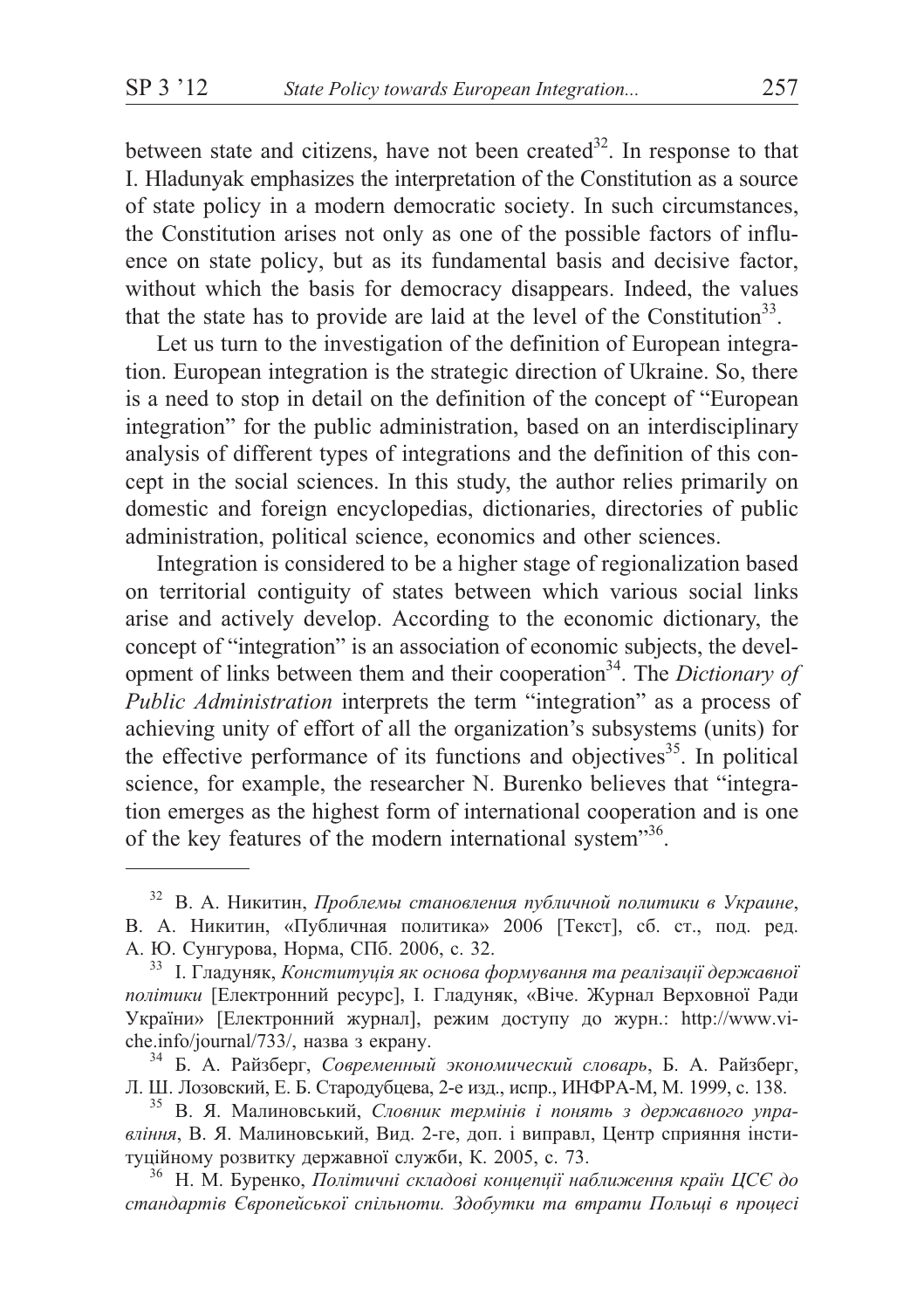Dictionaries in political science define such type of integration as political integration. For instance, political integration entails combining, merging political forces within state or interstate structures and political institutions in order to achieve a certain political unity and stability of the development of states and societies. Political integration is an objective process that allows achieving mutually beneficial results with smaller losses for all subjects participating in  $it^{37}$ . Another common definition of political integration in political science is the following: political integration is a set of political processes aimed at the convergence or merging of social, political, military, economic structures or ethnic groups within a single state or several states in order to counter destructive internal and external factors<sup>38</sup>.

Political integration is a consequence and a form of globalization, one of the leading trends in civilizational development, which is accelerated by scientific and technological progress, improvement of information exchange, and an awareness of sharing the necessity to commonly solve global problems and so  $on<sup>39</sup>$ . Political integration by its nature implies the possibility of disintegration, as a result of which subjects are liberated from the burden of past stereotypes, mechanisms of activities and so  $\text{on}^{40}$ .

It is possible to distinguish two main types of political integration: 1) internal integration, 2) inter-state integration. Within each type of integration processes on other levels can occur<sup>41</sup>. While European integra-

*опанування досвідом інтеграції*; Н. М. Буренко, «Актуальні проблеми міжнар-<br>одних відносин» 2001, Вип. 28 (ч. III), с. 17.

<sup>&</sup>lt;sup>37</sup> Политология. Краткий словарь, ред. Н. А. Басенко, В. Г. Доманов, Ю. Г. Запрудский, Феникс, Ростов-на-Дону 2001, с. 100. <sup>38</sup> *Політологія : терміни, поняття, персоналії, схеми, таблиці. Навч.* 

словник-довідник для студентів, уклад. В. М. Піча, Н. М. Хома, наук. ред. В. М. Пічі, К. Каравела, Новий Світ, Львів 2000, с. 48–49; *Політологічний* енциклопедичний словник, упоряд. В. М. Горбатенко, за ред. Ю. С. Шемчушенка, В. Д. Бабкіна, В. М. Горбатенка, 2-е вид., доп. і перероб, Генеза, К. 2004, с. 236–237.<br><sup>39</sup> *Політологічний енциклопедичний словник*, упоряд. В. М. Горбатенко, за

ред. Ю. С. Шемчушенка, В. Д. Бабкіна, В. М. Горбатенка, 2-е вид., доп. і перероб, Генеза, К. 2004, с. 237. <sup>40</sup> *Политология. Краткий словарь*, ред. Н. А. Басенко, В. Г. Доманов,

Ю. Г. Запрудский, Феникс, Ростов-на-Дону 2001, с. 100. 41 Ibidem.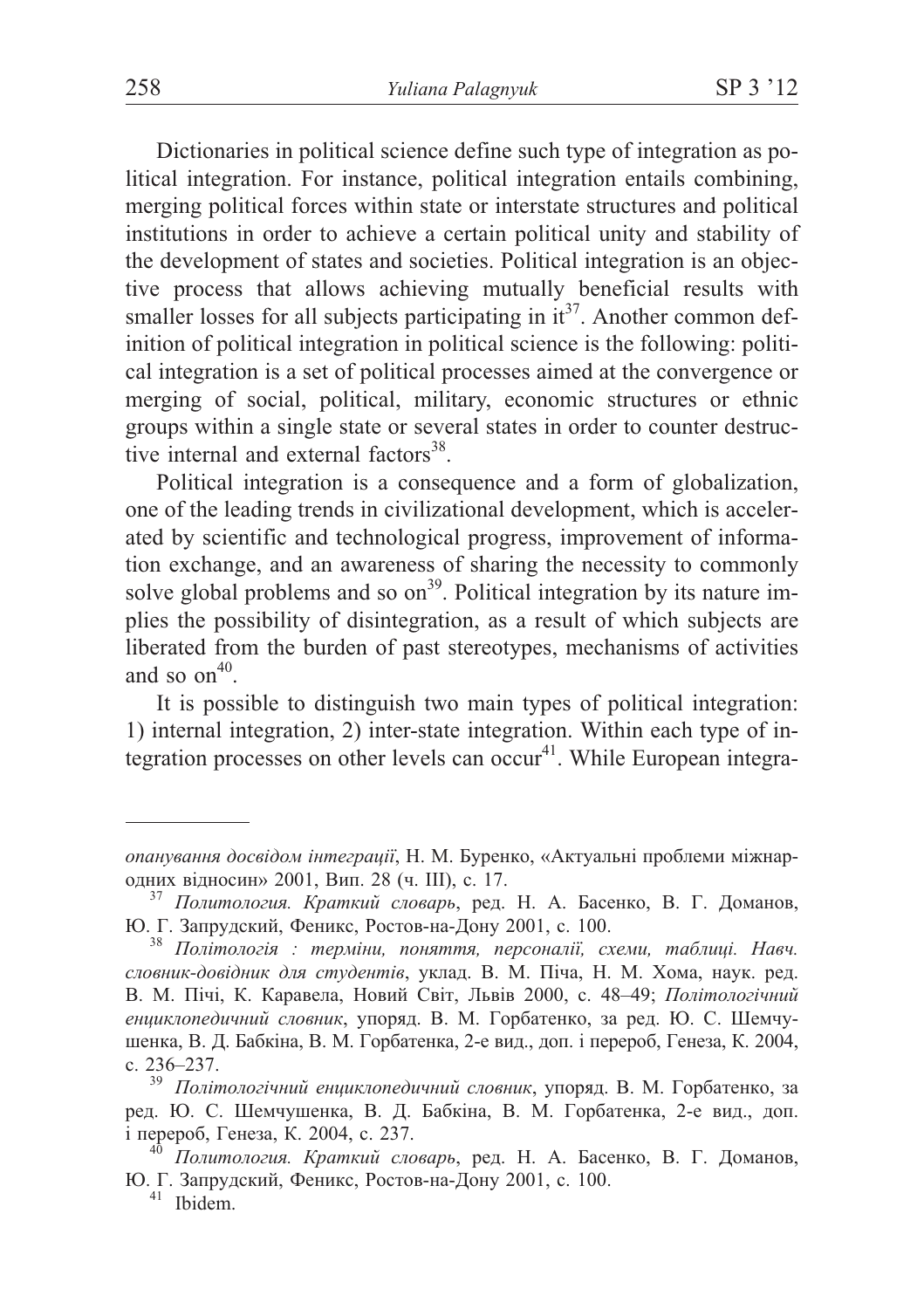tion falls in the category of interstate integration, it also relies on the processes of internal integration.

Political integration is a complex and contradictory phenomenon which progresses via the confrontation of various social and political forces, parties and states. States participating in integration processes partly devolve certain powers to specially created international (intergovernmental or supranational) political institutions and other multinational structures. Political integration in modern conditions include: the presence of a sufficiently high level of relations between political units; the growth of awareness of the community's needs, interests and values; the presence of tendencies towards convergence, unification of various elements of political relations $42$ .

Economic integration is manifested in the expansion and intensification of production and technological ties, joint use of resources and unification of capital and also in the creation of favorable to each other conditions for economic activities, mutual withdrawal of barriers $43$ . The *Political Encyclopedia* defines economic integration as "a convergence of several states' national economies that is usually based on their regional proximity and is caused by their mutual interests and is aimed at the creation of a single economic organism"44. According to the *International Encyclopedia of Social Sciences* economic integration is a process aimed at eliminating discrimination against economic entities located within different political boundaries<sup>45</sup>.

Economists agree that the main benefits of economic integration arise from the dynamic effects connected with increasing economic cooperation between member states. These considerations include dynamic benefits associated with the emergence of a more competitive economic environment, which reduces the degree of monopoly power,

<sup>&</sup>lt;sup>42</sup> *Політологічний енциклопедичний словник*, упоряд. В. М. Горбатенко, за ред. Ю. С. Шемчушенка, В. Д. Бабкіна, В. М. Горбатенка, 2-е вид., доп. і перероб, Генеза, К. 2004, с. 237. <sup>43</sup> Б. А. Райзберг, *Современный экономический словарь*, Б. А. Райзберг,

Л. Ш. Лозовский, Е. Б. Стародубцева, 2-е изд., испр., ИНФРА-М, М. 1999,

с. 138.<br><sup>44</sup> *Политическая энциклопедия*, В. 2, т. 1, Нац. обществ.-науч. фонд, рук. проекта Г. Ю. Семигин, Науч-ред. совет: пред. Сонета Г. Ю. Семигин, Мысль, Ì. 2000, ñ. 445. <sup>45</sup> *Customs Union* [Electronic Resource], w: *International Encyclopedia of the*

*Social Sciences*, 2008, Access mode: www.encyclopedia.com.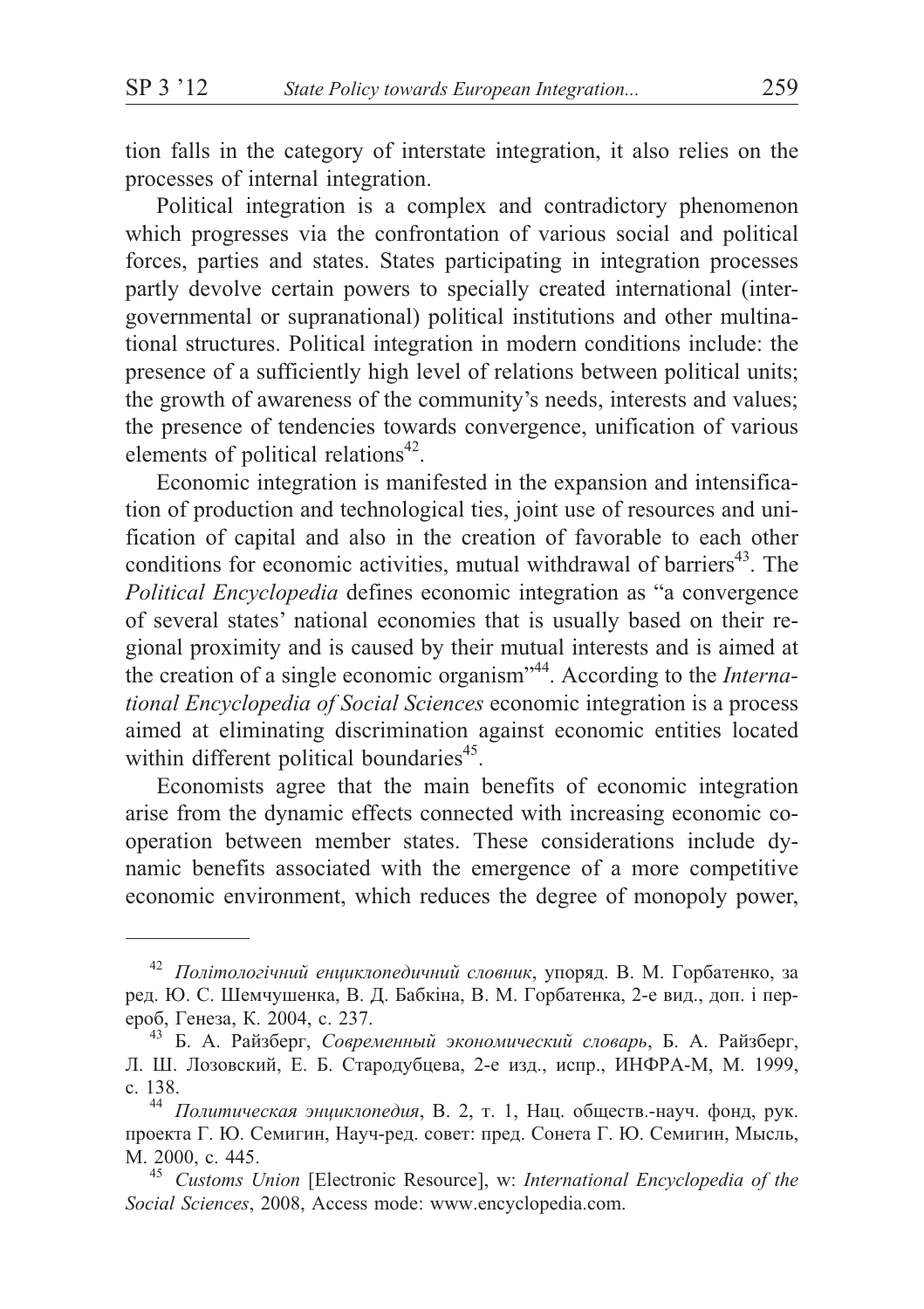which probably existed before integration. In addition, access to larger markets within an integrated association may lead to growth in exports. A growing and more profitable economic environment may also attract large investment from internal and external sources. Finally, there can also be dynamic benefits arising from the expansion of economic cooperation with other countries in terms of increasing access to technology, foreign institutions, and cultural factors $46$ .

In other words economic integration is a process of rapprochement and mutual adjustment of separate national economies. It is provided by concentration and interplay of capital, by implementation of coordinated intergovernmental economic policy47. Economic integration is shown in the creation of various international economic organizations, regional and sub-regional groupings that are based on the principles of common markets, free trade areas, customs and monetary unions, and are provided by a coordinated intergovernmental economic policy. In the past decades, integration unions have become an integral part of relations within the world economy<sup>48</sup>.

European integration is the process of political and economic unification of European states. European integration involves two interrelated processes: delegation of competences about policies to the supranational level to achieve specific policy results, as well as the creation of new political institutions with executive, legislative and judicial powers<sup>49</sup>. According to the *Dictionary of Contemporary World History*, European integration is an attempt to promote economic and political union in Europe which arose initially from a desire after the Second World War to integrate European states as closely as possible to make another war between them impossible. Another central motive that emerged in the 1980s is a concern about the internationalization and globalization of trade and politics in which relatively small European

<sup>&</sup>lt;sup>46</sup> Ibidem.<br><sup>47</sup> А. П. Голиков, *Международные экономические термины: словарь-спра*вочник. Уч. Пособие, А. П. Голиков, П. А. Черномаз, Центр учебной литературы, К. 2008, с. 362.<br><sup>48</sup> *Политическая энциклопедия*, В. 2 т. 1, Нац. обществ.-науч. фонд, рук.

проекта Г. Ю. Семигин, Науч-ред. совет: пред. Сонета Г. Ю. Семигин, Мысль, Ì. 2000, ñ. 445. <sup>49</sup> S. Hix, *Introduction*, in: *European Integration and National Political Systems*,

S. Hix, K. H. Goetz [Electronic Resource], "West European Politics" 2000, 1<sup>st</sup> October, access mode: http://www.highbeam.com/doc/1G1-68876146.html.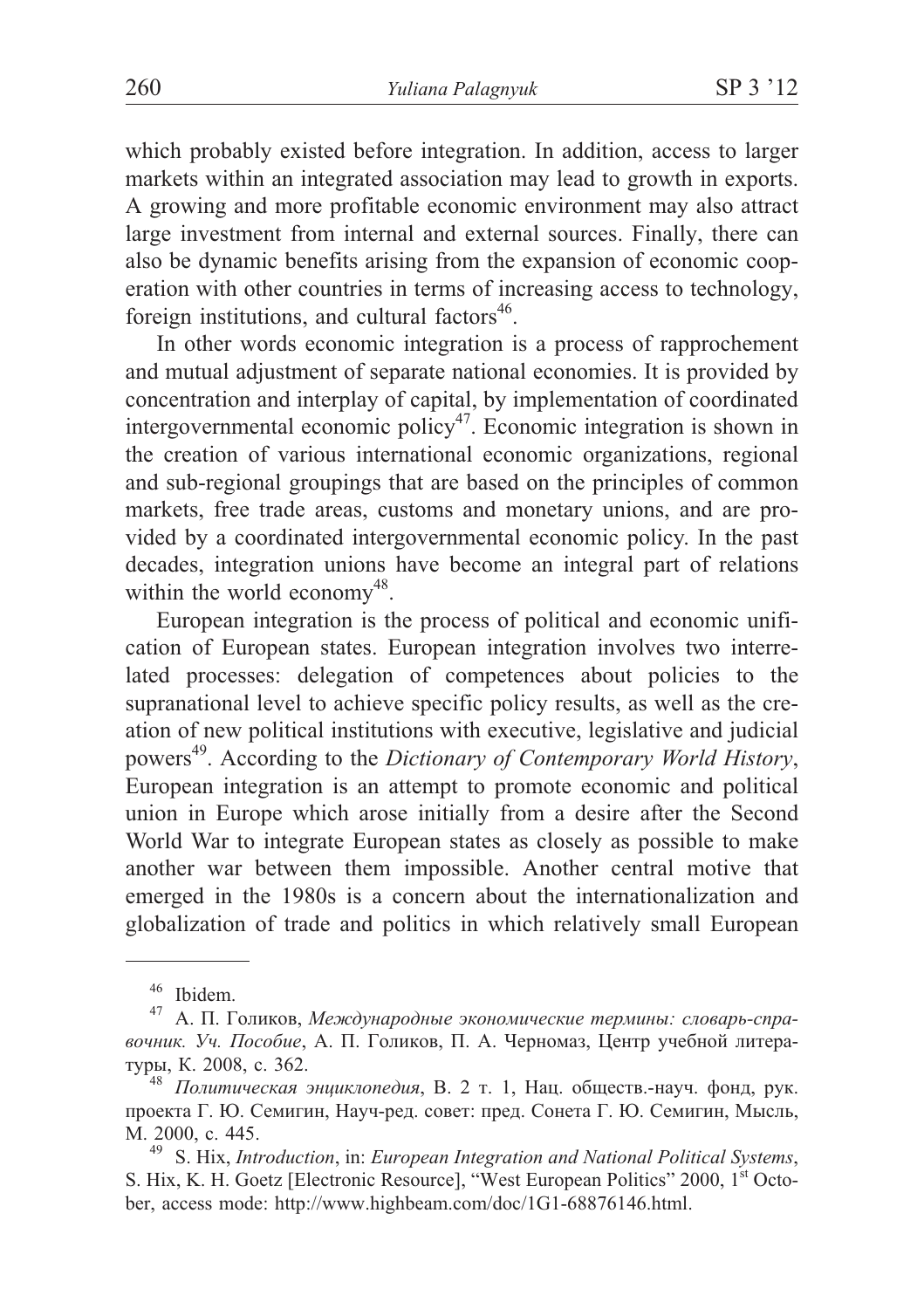states can be an influential voice in world politics and economy if they act in coordination with each other<sup>50</sup>.

Creation of the European Union in 1993, with the signing of the Treaty on European Union, also called the Maastricht Treaty, is called by the *Encyclopedia of Management* the biggest step to date in real economic integration among its members<sup>51</sup>. According to the *Dictionary of American History*, European Union is a political and economic confederation of European countries<sup>52</sup>. It should be noted that from the initial stages of European integration in the 1950s, the states of Europe have worked on strengthening the economic integration of the members of this association. One of the objectives was to achieve full economic integration and the introduction of a single European currency. On June 30<sup>th</sup>, 2002 the Economic and Monetary Union of the European Union was created. Thus, at the present stage, the EU represents the highest level of economic integration.

The *Encyclopedia of Management* defines the EU as an economic and political federation that consists of twenty-seven member countries which produce common policy in several areas<sup>53</sup>. The debate that European integration should be above all political and cultural, and not just economic has been ongoing since the 1990s. Some European thinkers, including the British, J. Delanti and German, J. Habermas, emphasized the need to create a common political forum, a "European demos", where all the inhabitants of the continent could participate in the decision-making process<sup>54</sup>. Yet, although political integration in the EU is moving much slower than the economic one, and integration processes are taking place in other regions of the world, integration is still taking place most fully and intensively in contemporary Europe.

Hence, it is possible to draw several conclusions from the study.

<sup>50</sup> J. Palmowski, *European Integration*, in: J. Palmowski [Electronic Resource], *A Dictionary of Contemporary World History*, 2004, January, access mode: www.encyclopedia.com. <sup>51</sup> *European Union* [Electronic Resource], in: *Encyclopedia of Management*,

<sup>2009,</sup> access mode: www.encyclopedia.com. <sup>52</sup> *European Union* [Electronic Resource], in: *Dictionary of American History*,

<sup>2003,</sup> access mode: www.encyclopedia.com. <sup>53</sup> *European Union* [Electronic Resource], in: *Encyclopedia of Management*,

<sup>2009,</sup> access mode: www.encyclopedia.com. <sup>54</sup> H. Mikkeli, *Idea of Europe*, H. Mikkeli [Electronic Resource], *New Dictiona-*

*ry of the History of Ideas – 2005*, access mode: www.encyclopedia.com.